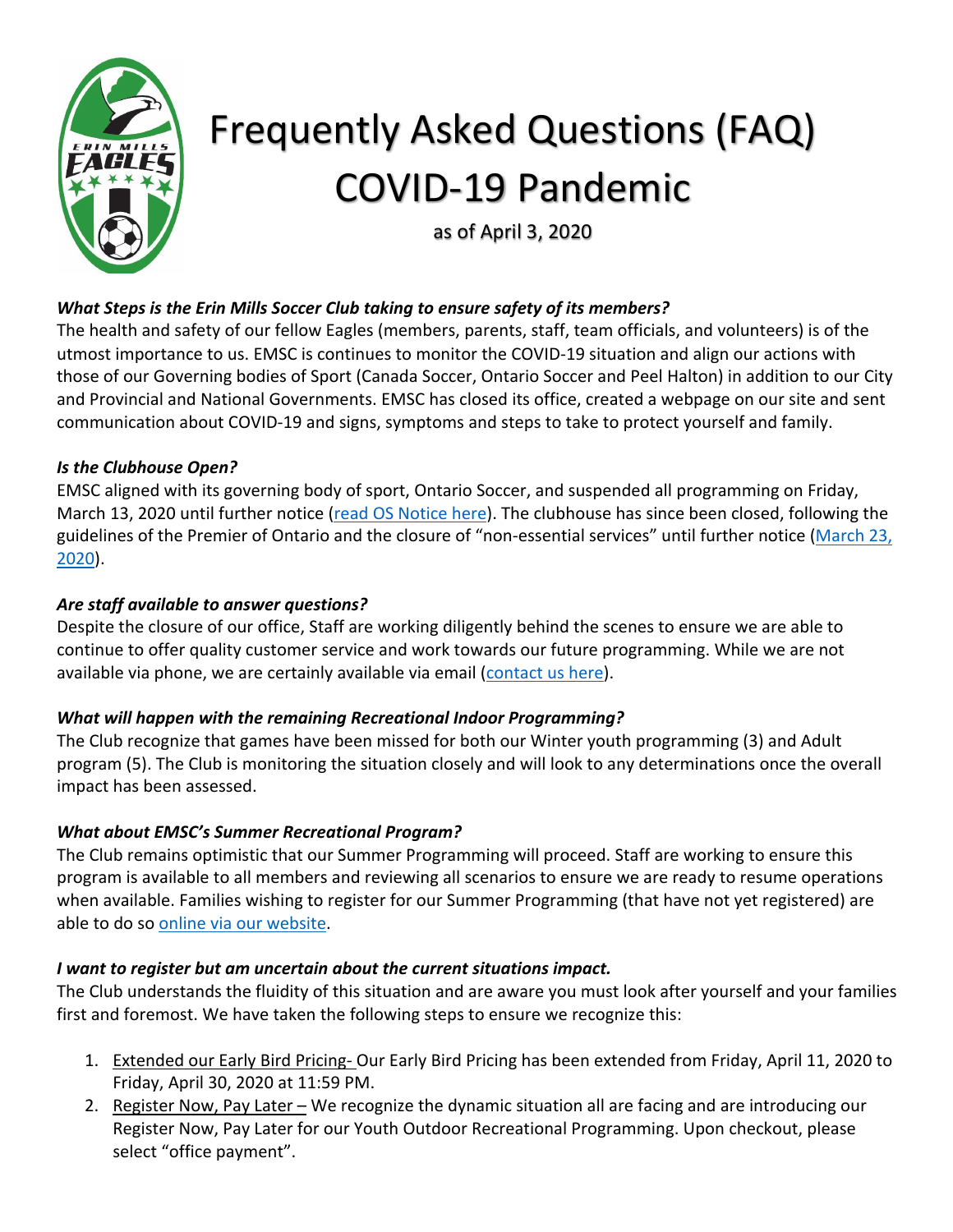

# Frequently Asked Questions (FAQ) COVID-19 Pandemic

as of April 3, 2020

3. Fee Guarantee – Register for our Outdoor Recreational Program with full confidence that the funds will be credited and or refunded to you in the event of a total season cancellation.

# *Will compensation be provided for the Competitive Programs?*

The Club recognizes that our competitive teams (CDP & U14+) are unable to participate in their programs from March 13 – April 30, 2020 (at present). Upon returning to business operations, the club will work diligently to determine the credits and/or refunds to be provided to our members registered in the programs impacted. All members of these programs will be advised once completed.

## *I have not paid my Competitive fees in Full, what happens?*

As previously stated, the Club collected March 15<sup>th</sup> competitive payments via pre-authorization as agreed to and outlined in your competitive fee schedule. As we are unable to presently process other payments that would have otherwise been collected, we will not be chasing our members during this time. We do suggest, that if able, you stay consistent with your payment plan to ease any issues upon our return to the pitch.

# *What happens if I experience symptoms of COVID-19?*

Any person who experiences symptoms should contact Telehealth Ontario at 1-866-797-0000 or Peel Public Health at 905-799-7700. All EMSC members should do their best to ensure not only their personal safety but the safety of others and take the following measures:

- Stay home if you are not feeling well
- Wash your hands with soap and water often (for at least 20 seconds)
- Avoid touching your face (specifically eyes, nose and mouth)
- Use alcohol-based sanitizer, with a minimum 60% alcohol content
- Cough & Sneeze into the crook of your arm
- Disinfect surfaces that are often used- door handles, light switches, doors, faucets, etc.

#### *Where should I be checking for updates and how often will you provide them?*

The Club will be communicating with its members via the EMSC Social Feeds and Website (all links below). In addition, communication will be sent out to those registered in our present programming directly through PowerUp and we recommend that you check your email (Inbox or spam) for these messages.

#### *Social Channels & Website Link*

- Facebook: @emsceagles
- Instagram: @emsceagles
- Twitter: @EMSCeagles
- Website: www.erinmillssoccer.com